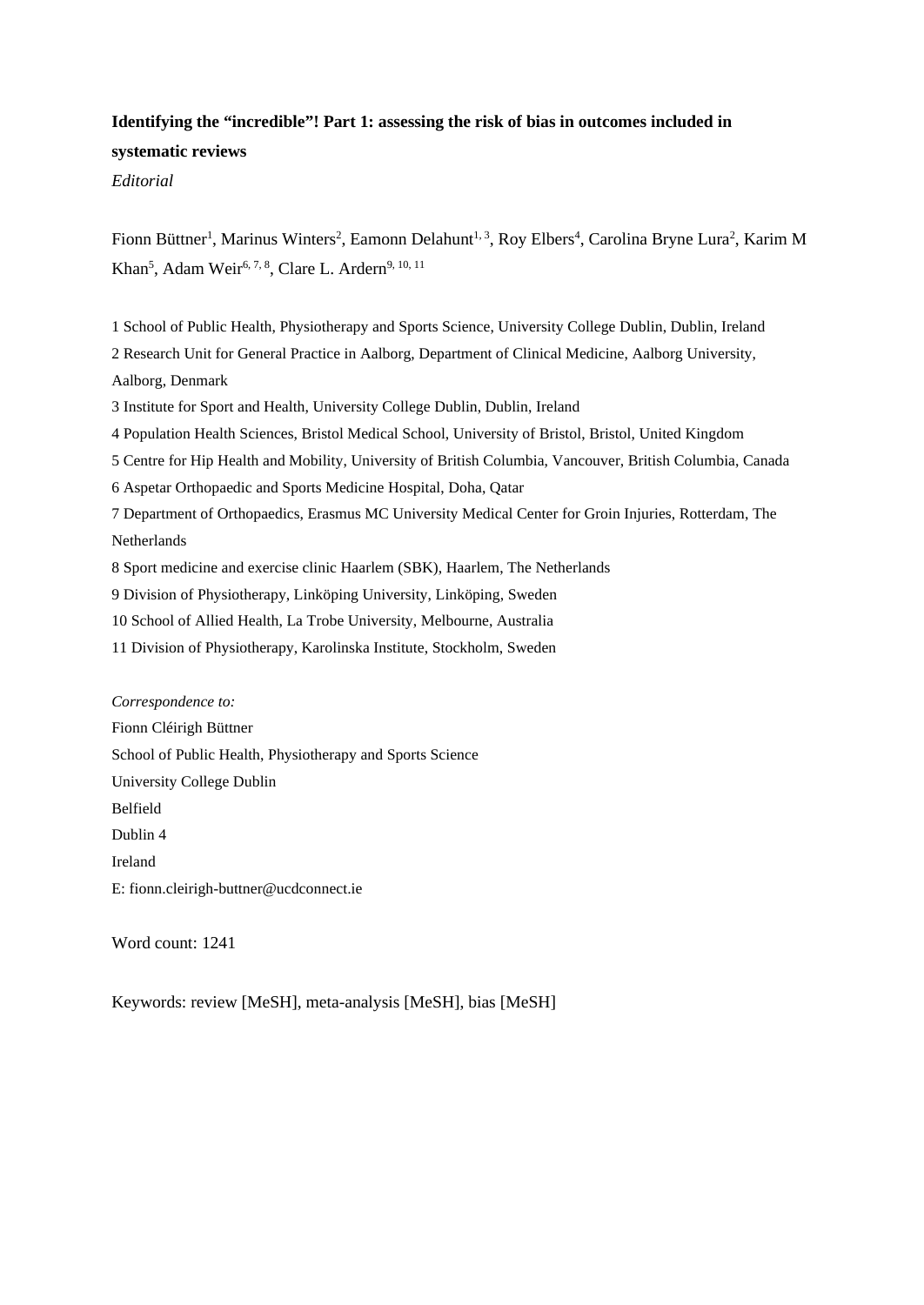### **INTRODUCTION**

Systematic reviews fulfil a vital role in modern medicine.(1) However, the results of systematic reviews are only as valid as the studies they include.(2) Pooling flawed, or biased, studies can compromise the credibility of systematic review findings. Bias is a systematic deviation in the true results of a research study that can manifest due to limitations in study design, conduct, or analysis.(3)

The results of sport and exercise medicine (SEM) research, like results in other fields, are vulnerable to bias.(4) It is important that systematic review authors assess for bias in a way that enables a judgement about whether a review outcome is at risk of bias due to methodological limitations in included studies. This two-part education primer focuses on how systematic review authors can perform and interpret risk of bias assessments to avoid misleading systematic review conclusions. In this editorial, we introduce the concept of risk of bias, and the principles of assessing risk of bias.

### **BIAS: THE BASICS**

Different biases have effects that vary in direction and magnitude.(3,5) It is challenging to precisely determine how bias over- or under-estimates an individual study's true findings. In fact, bias does not always result in distorted study findings and one can never be certain that bias is present when a study has methodological limitations. However, methodological limitations in study design, conduct, or analysis can be consistently associated with inflated research findings.(5) Due to this uncertainty, study outcomes are considered to be at *risk* of bias rather than 'biased'.

Studies with 'some concerns' or 'high' risk of bias in design, conduct, analysis, or reporting are at greater risk of inflated findings compared to studies at 'low' risk of bias, negatively affecting the probability that study findings accurately reflect reality.(5,6) Assessing the risk of bias of study outcomes that are included in a systematic review allows readers to interpret the credibility of review findings.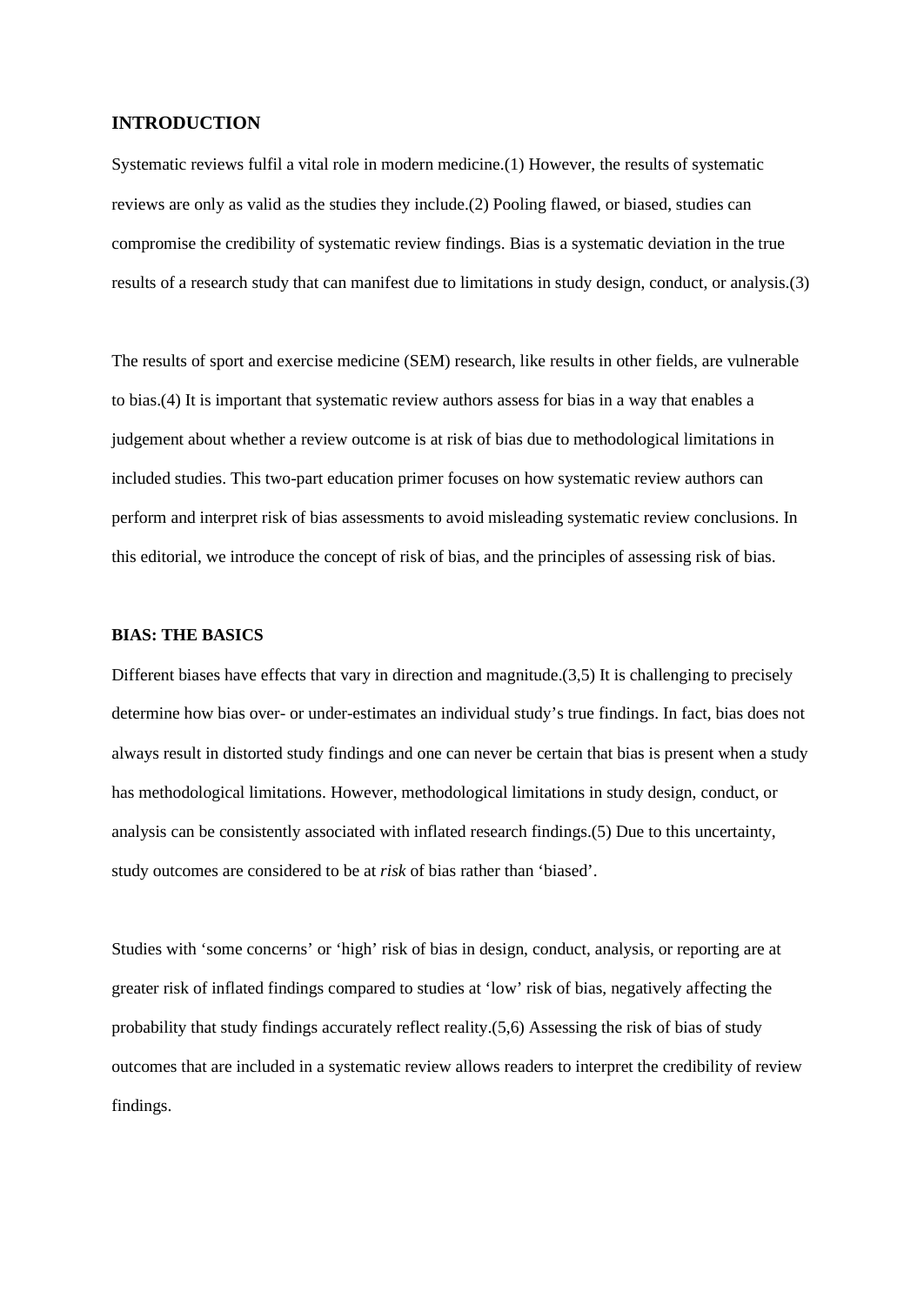#### **DON'T CONFUSE RISK OF BIAS WITH STUDY QUALITY**

Risk of bias is a clearly-defined term and refers to the perceived risk that the results of a research study deviate from the truth.(3) Unfortunately, risk of bias is often conflated with study quality, despite being distinct constructs (Table 1).

Study quality is a vague and multi-dimensional term that loosely indicates how closely a research study is conducted to the highest possible methodological standards.(3) Quality refers to several areas of study methodology, with each area having different implications for how one should interpret a study's methodological rigor (Table 1).(7) A risk of bias assessment should not be replaced by an assessment of study quality.(8) When critically appraising a research study, assessors should prioritise how closely a study's findings approximate the truth (i.e., risk of bias) over how well the study was conducted (i.e., quality) (Table 1).

# **USE DOMAIN-BASED RISK OF BIAS ASSESMSENT TOOLS INSTEAD OF QUALITY SCALES AND CHECKLISTS**

A plethora of assessment tools are available to critically appraise a research study.(9) However, not all of these tools are appropriate to assess risk of bias. This can confuse researchers about which tool is the most suitable tool to use. Broadly, three types of tools exist to assist researchers and readers in critically appraising a study: (1) quality scales, (2) quality checklists, and (3) domain-based risk of bias tools.(3) We explain why domain-based risk of bias tools are preferred over quality scales and checklists.

Quality scales and quality checklists vary substantially in content, complexity, and rating criteria, and often include items that are not related to bias.(10) Quality scales assign numeric values to scale items and combine information about several methodological features in a study to produce a summary score.(9) For example, the PEDro scale includes items related to internal validity (e.g., random allocation) and reporting (e.g., clear description of participant eligibility criteria). A lack of a random allocation undermines the credibility of a study's findings (i.e., there is a 'high risk' of selection bias).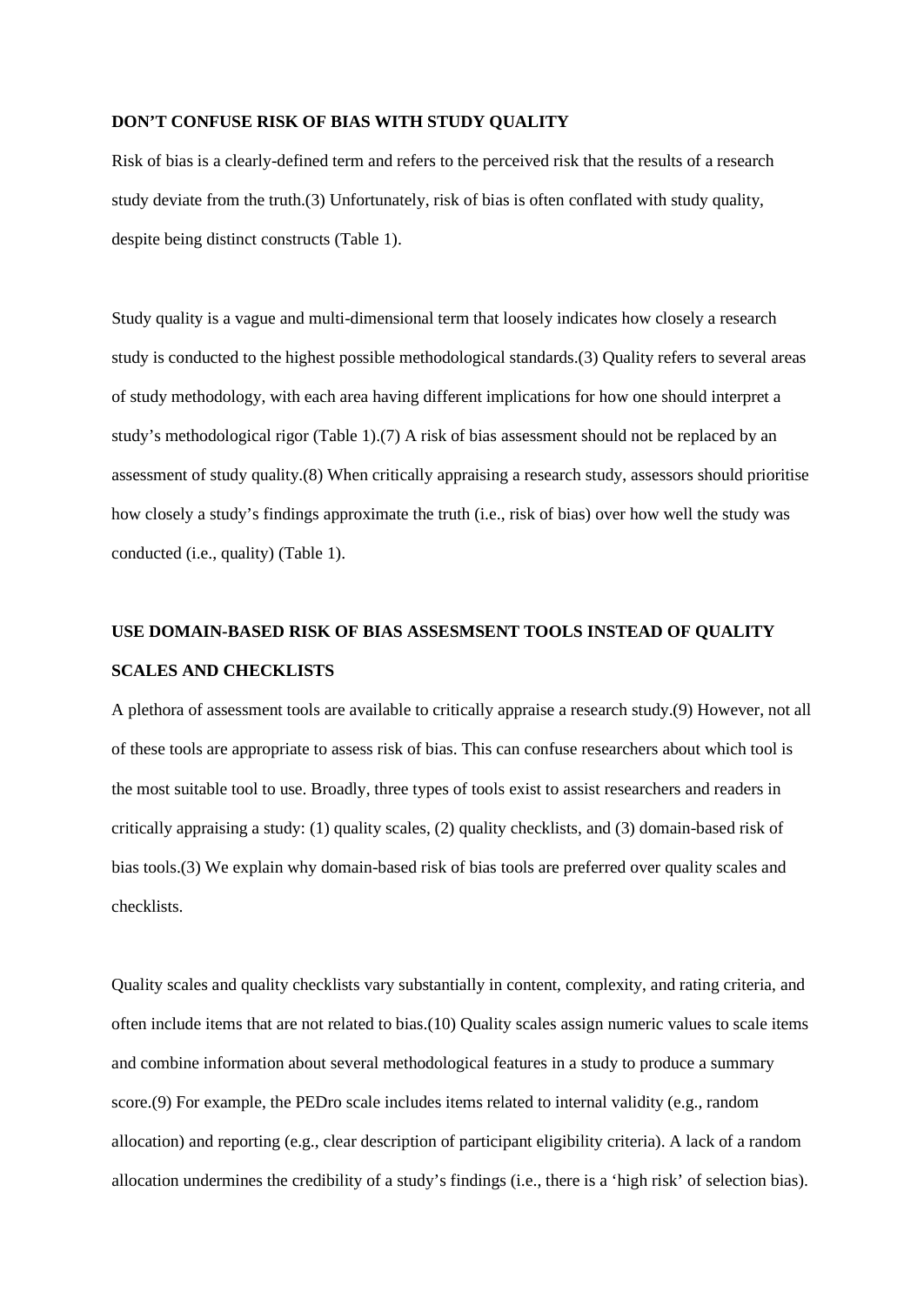Unclear eligibility criteria challenge a study's reproducibility and make it difficult to judge to whom the study findings are applicable (i.e., external validity). In the presence of good reporting but poor methodological conduct, quality assessment may overestimate the credibility of study findings.(11,12)

Quality checklists contain items that relate to study quality without assigning numeric values or producing a summary score.(3,9) For example, the Quality Assessment Tool for Observational Cohort and Cross-Sectional Studies contains items relating to reporting, sample size, statistical power, precision, external validity, and internal validity (bias); requiring "yes", "no", or "other" responses to each item. Such quality checklist items do not solely address risk of bias and are not intended to be summed to produce one numeric score. However, review authors frequently modify quality checklists (by assigning arbitrary numeric values) to generate summary scores and summarise study quality. Summary scores do not inform the reader *which* biases might be present.(12)

Using quality scales and quality checklists is discouraged because different scales tend to generate conflicting conclusions when applied to the same studies.(11) Quality scales are also prone to misleading conclusions when relying on cut-off thresholds that arbitrarily categorize study quality as 'high', 'moderate', or 'low'.(13)

Domain-based risk of bias assessment tools are currently the commonly accepted and preferred method to judge the credibility of study findings.(3) Domain-based tools evaluate study limitations in specific domains that represent different biases (e.g., bias arising from the randomization process).(3,5) Domain-based tools overcome many shortcomings of quality scales, as they evaluate individual components that relate to study design, conduct, and analysis rather than a single summary score.(14) Several study design-specific, domain-based risk of bias assessment tools have been developed.(15–20) The Cochrane Risk of Bias tool 2 (RoB2) is a rigorously developed, domain-based risk of bias assessment tool that assesses the limitations of randomised controlled trials across five bias domains.(21) Each bias domain possesses strong empirical evidence that study limitations may distort study findings.(5)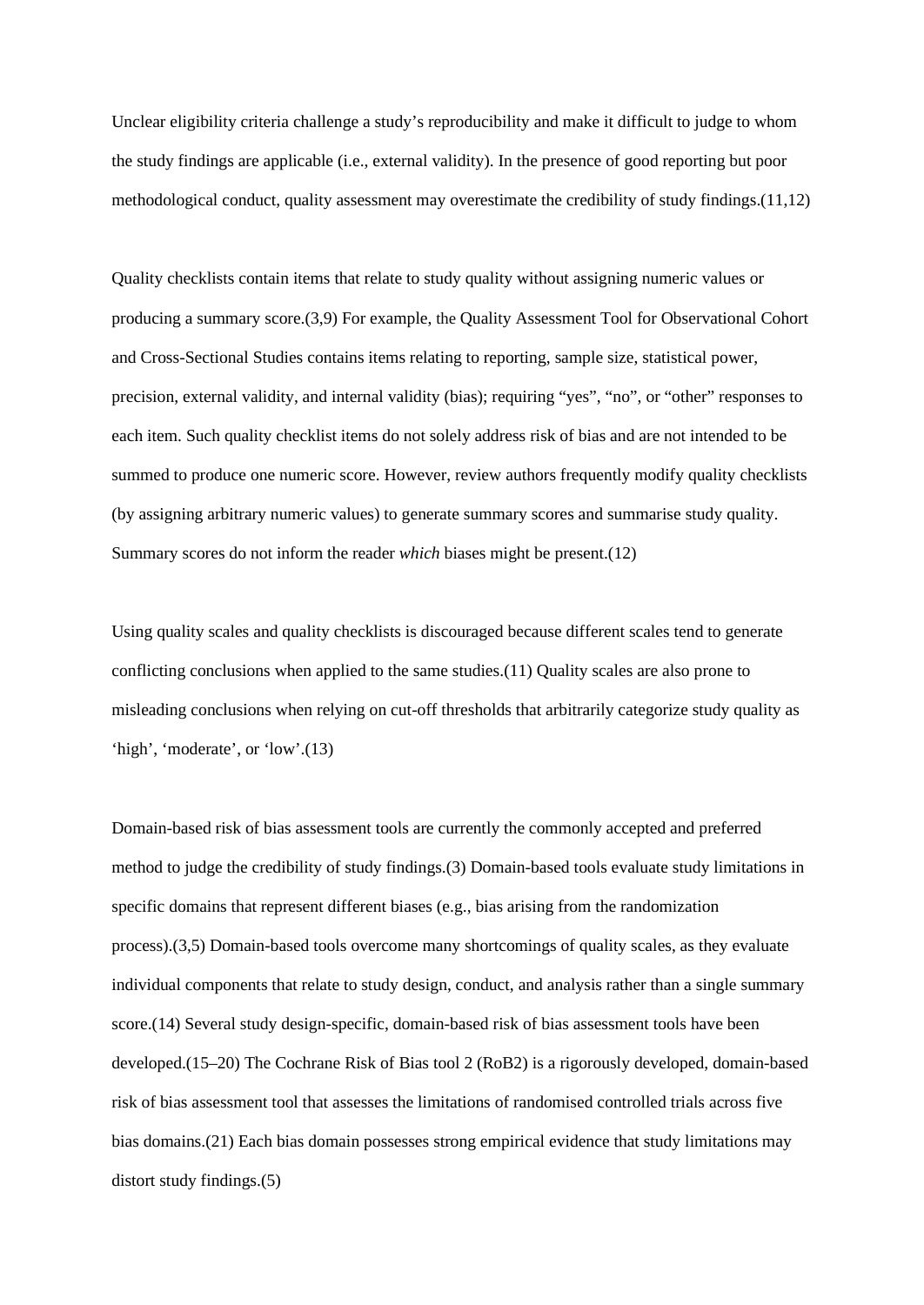#### **RISK OF BIAS ASSESSMENT METHOD**

Risk of bias assessments should be performed for each outcome of interest rather than as one general assessment for each study.(22) If a study includes multiple outcomes and time-points, separate risk of bias assessments should be undertaken for each included outcome (Table 2). Bias can impact review outcomes differently,(5,22) underscoring the need for separate risk of bias assessments when multiple outcomes are reported upon (Table 2). Cochrane recommends two approaches to risk of bias assessments.(3) Both approaches involve a domain-based risk of bias assessment of separate outcomes, assessing:

(1) Individual review outcomes, in each individual study, based on individual risk of bias domains.

(2) Individual review outcomes, across included studies (i.e., meta-analysis level), based on individual risk of bias domains.

In part two, we demonstrate both risk of bias assessment methods.

#### **SUMMARY**

In this editorial, we introduced risk of bias as the perceived risk that the results of a research study may under- or over-estimate the truth. Systematic review authors should perform a domain-based risk of bias assessment that reflects risk of bias instead of assessing study quality. If a research study reports upon multiple outcome measures, separate risk of bias assessments should be performed for each outcome measure.

In part 2 of this risk of bias education primer, we:

- 1. Evaluate the prevalence and methods of risk of bias assessments in systematic reviews published in *BJSM*.
- 2. Perform a risk of bias assessment on a sample of RCTs in a systematic review.
- 3. Illustrate the impact that different critical assessment tools have on risk of bias assessment findings, and ultimately, systematic review findings.
- 4. Provide recommendations for systematic review authors undertaking risk of bias assessments.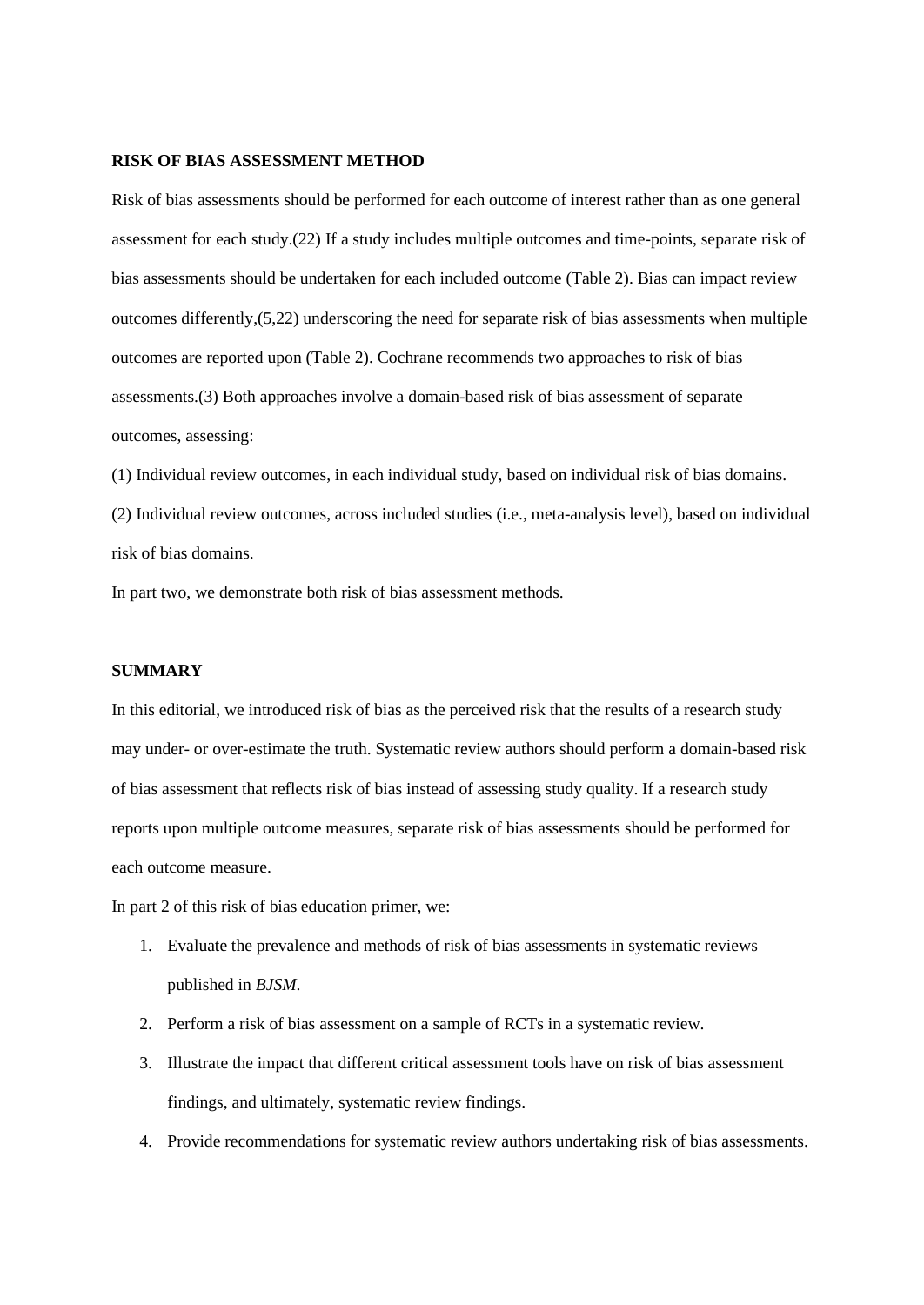| Key terms                       | <b>Explanation</b>                                                                                                                                                                                                                                                                                                                                                                                                                                                                                                                                                                                                                                                                                                                                                                                                                                                                                                                          |
|---------------------------------|---------------------------------------------------------------------------------------------------------------------------------------------------------------------------------------------------------------------------------------------------------------------------------------------------------------------------------------------------------------------------------------------------------------------------------------------------------------------------------------------------------------------------------------------------------------------------------------------------------------------------------------------------------------------------------------------------------------------------------------------------------------------------------------------------------------------------------------------------------------------------------------------------------------------------------------------|
| <b>Risk of bias</b>             | Bias is a systematic deviation from the truth in the results of a research study. Bias may occur due to limitations in<br>study design, conduct, analysis, or reporting.(3) Bias is associated with under-estimated or over-estimated study<br>findings. Multiple sources of bias exist, and different biases can vary in direction and magnitude. Assessing bias<br>can never conclusively determine whether a study's findings under-estimate or over-estimate a true result because<br>study findings can be unbiased despite methodological limitations. Therefore, risk of bias, rather than bias, is<br>assessed to determine the likelihood that bias is present. Risk of bias is synonymous with the term internal<br>validity.                                                                                                                                                                                                     |
| <b>Study quality</b>            | Study quality is the extent to which a study is conducted to the highest methodological standards possible. Study<br>quality evaluates multiple constructs of study methodology including reporting completeness, ethical approval,<br>statistical power, precision, and internal and external validity.(7,9)                                                                                                                                                                                                                                                                                                                                                                                                                                                                                                                                                                                                                               |
| Risk of bias &<br>study quality | The terms 'risk of bias' and 'study quality' are often used interchangeably. However, both terms are distinct<br>constructs. Discrepancies between study quality and risk of bias are highlighted when performing a risk of bias<br>assessment. Blinding participants in RCTs can be challenging and often impossible in SEM research (e.g.,<br>randomising professional football players to receive a Nordic hamstring exercise programme, or not). A RCT that<br>cannot blind participants might be considered high-quality because it may be the only way for trial investigators<br>to conduct such a RCT. However, risk of bias targets the extent to which study findings should be believed,<br>irrespective of researchers' (in)ability to prevent methodological shortcomings that may affect study findings.<br>Because participants were not blinded, the trial outcome is at 'high' risk of bias – this fact is inescapable.(3) |
| <b>Reporting</b><br>quality     | Reporting quality refers to the extent to which an original research article provides complete and transparent<br>information about the design, conduct, analysis, and results of a study. Complete reporting facilitates a<br>comprehensive assessment of a study's internal and external validity, and study design-specific reporting<br>guidelines exist to guide systematic review reporting.(23) Good- or poor-quality reporting in a study does not<br>imply that the study's outcomes are at 'low' or 'high' risk of bias, respectively.(24) For example, there is a<br>difference between reporting whether a methodological procedure, such as randomization, was performed, and<br>whether it was performed appropriately to sufficiently minimize risk of bias (e.g., by using simple randomization<br>from a computer-generated random numbers table, with an equal allocation ratio).                                         |

# **Table 1 – Key terms relating to risk of bias and critical appraisal**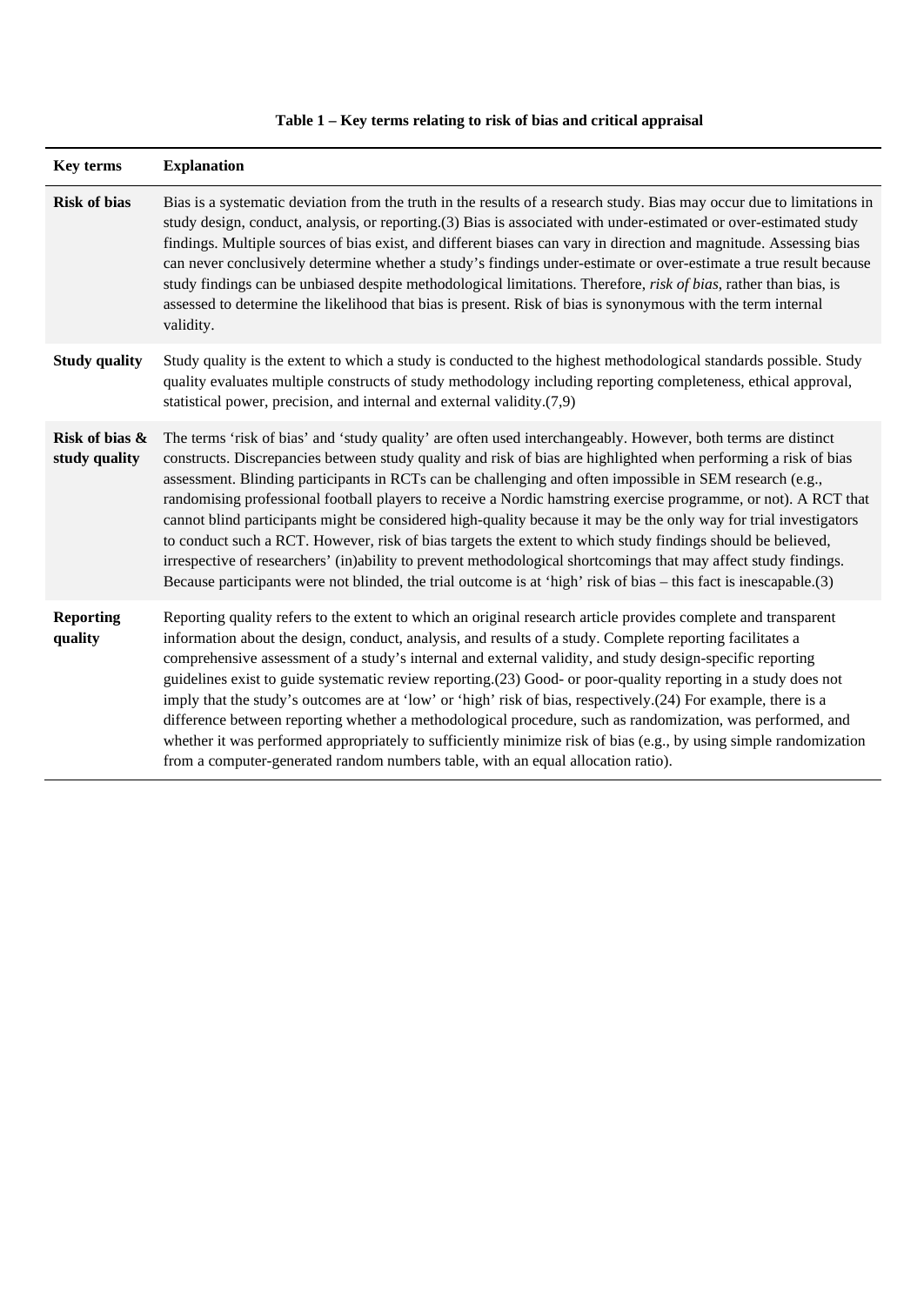| Concept                                         | <b>Explanation</b>                                                                                                                                                                                                                                                                                                                                                                                                                                                                                                                                                                                                                                                                                                                                                                                                                                                                  |
|-------------------------------------------------|-------------------------------------------------------------------------------------------------------------------------------------------------------------------------------------------------------------------------------------------------------------------------------------------------------------------------------------------------------------------------------------------------------------------------------------------------------------------------------------------------------------------------------------------------------------------------------------------------------------------------------------------------------------------------------------------------------------------------------------------------------------------------------------------------------------------------------------------------------------------------------------|
| Domain-based risk<br>of bias assessments        | Domain-based risk of bias assessments identify specific study limitations that can introduce different biases<br>(e.g., bias arising from the randomization process or bias due to deviation from intended interventions).<br>Specific risk of bias domains provide insight into why a study outcome might be distorted, and by how much.<br>For example, RCTs at 'high' risk of bias due to inadequate allocation concealment will be associated, on<br>average, with over-estimated trial outcomes in favour of the experimental group compared to RCTs at 'low'<br>risk of bias. $(5)$                                                                                                                                                                                                                                                                                           |
| <b>Assessing review</b><br>outcomes separately. | Study limitations that inform judgements of 'some concerns' or 'high' risk of bias can distort outcome<br>measures differently.(5) For example, pain is more likely to be over-estimated when a patient is aware of their<br>allocation to a specific intervention group (due to lack of patient blinding) than if they were not aware of their<br>group allocation.(5,22) Conversely, a patient's awareness of their allocation to an intervention group is less<br>likely to influence an outcome such as re-injury.(5,22) Systematic review authors should perform separate risk<br>of bias assessments for each outcome rather than assessing all review outcomes at once with one, general risk<br>of bias assessment. A domain-based risk of bias assessment for separate outcomes evaluates the judgements of<br>each risk of bias domain for separate review outcome types. |

# **Table 2 – Concepts in the assessment of risk of bias**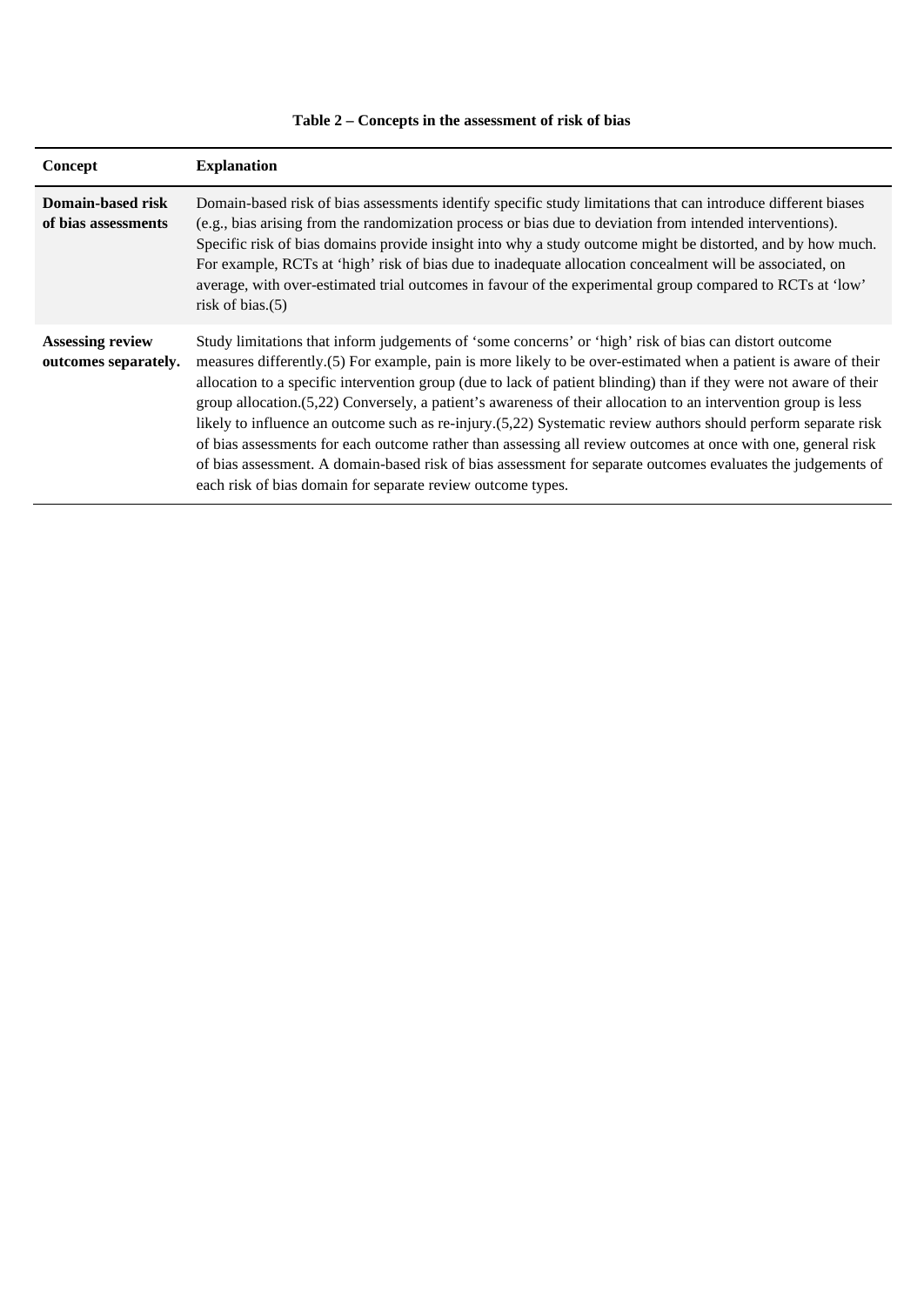#### **References**

- 1. Mulrow CD. The medical review article: state of the science. Ann Intern Med. 1987 Mar:106(3):485–8.
- 2. Weir A, Rabia S, Ardern C. Trusting systematic reviews and meta-analyses: all that glitters is not gold! Br J Sports Med. 2016 Sep;50(18):1100–1.
- 3. Higgins JPT, Green S. Cochrane Handbook for Systematic Reviews of Interventions. Wiley; 2008. 672 p.
- 4. Bandholm T, Henriksen M, Thorborg K. Slow down to strengthen sport and exercise medicine research. Br J Sports Med. 2017 Oct 1;51(20):1453–1453.
- 5. Page MJ, Higgins JPT, Clayton G, et al. Empirical Evidence of Study Design Biases in Randomized Trials: Systematic Review of Meta-Epidemiological Studies. PLOS ONE. 2016 Jul 11;11(7):e0159267.
- 6. Turner L, Boutron I, Hróbjartsson A, et al. The evolution of assessing bias in Cochrane systematic reviews of interventions: celebrating methodological contributions of the Cochrane Collaboration. Syst Rev. 2013 Sep 23;2:79.
- 7. Katrak P, Bialocerkowski AE, Massy-Westropp N, et al. A systematic review of the content of critical appraisal tools. BMC Med Res Methodol. 2004 Sep 16;4(1):22.
- 8. Boutron I, Ravaud P. Classification systems to improve assessment of risk of bias. J Clin Epidemiol Elmsford. 2012 Mar;65(3):236–8.
- 9. Moher D, Jadad AR, Nichol G, et al. Assessing the quality of randomized controlled trials: An annotated bibliography of scales and checklists. Control Clin Trials. 1995 Feb 1;16(1):62–73.
- 10. Jüni P, Altman DG, Egger M. Assessing the quality of controlled clinical trials. BMJ. 2001 Jul 7;323(7303):42–6.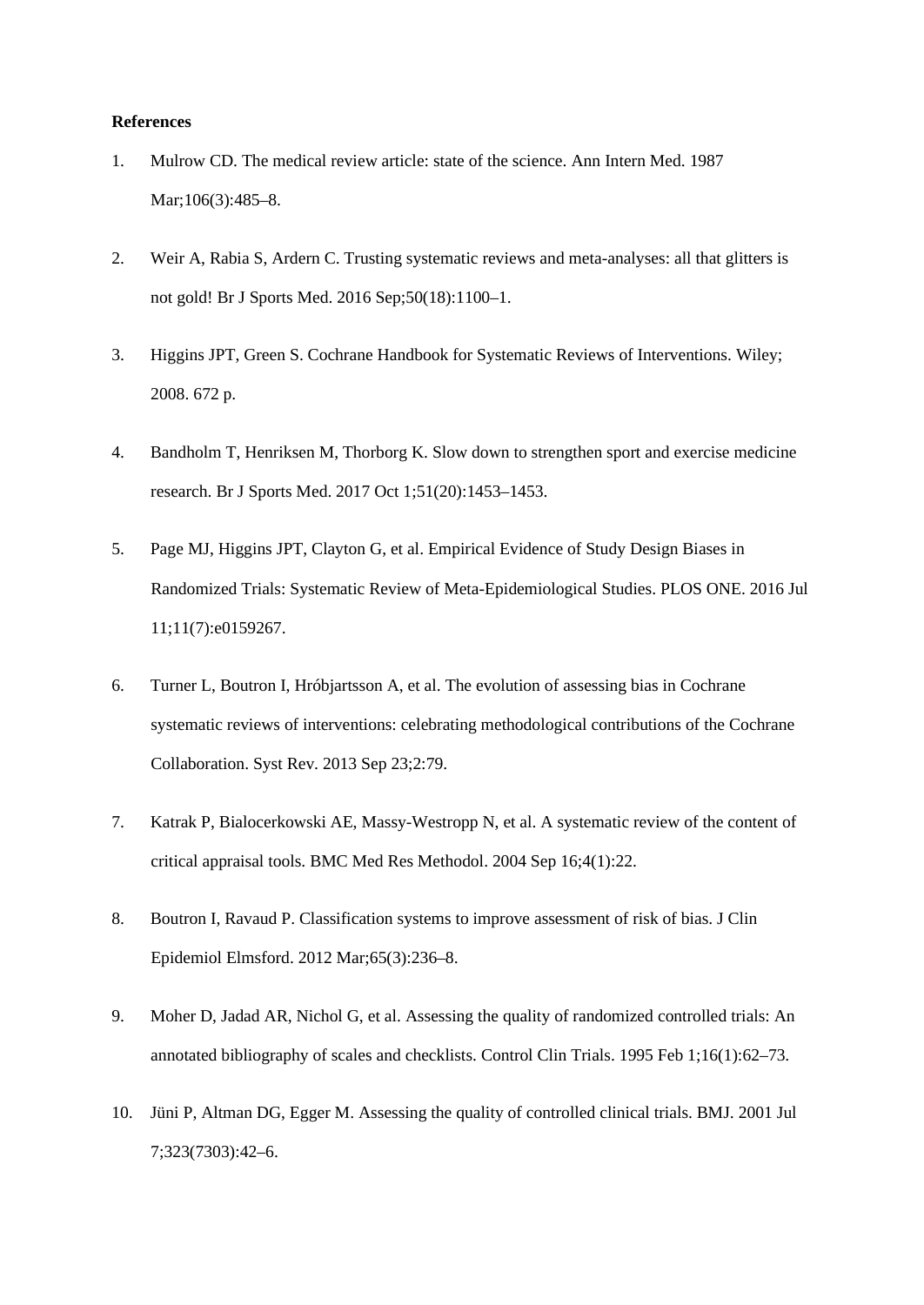- 11. Jüni P, Witschi A, Bloch R, et al. The Hazards of Scoring the Quality of Clinical Trials for Meta-analysis. JAMA. 1999 Sep 15;282(11):1054–60.
- 12. da Costa BR, Hilfiker R, Egger M. PEDro's bias: summary quality scores should not be used in meta-analysis. J Clin Epidemiol. 2013 Jan;66(1):75–7.
- 13. Detsky AS, Naylor CD, O'Rourke K, et al. Incorporating variations in the quality of individual randomized trials into meta-analysis. J Clin Epidemiol. 1992 Mar 1;45(3):255–65.
- 14. Greenland S, O'Rourke K. On the bias produced by quality scores in meta-analysis, and a hierarchical view of proposed solutions. Biostat Oxf Engl. 2001 Dec; 2(4): 463–71.
- 15. Higgins JPT, Altman DG, Gøtzsche PC, et al. The Cochrane Collaboration's tool for assessing risk of bias in randomised trials. BMJ. 2011 Oct 18;343:d5928.
- 16. Sterne JA, Hernán MA, Reeves BC, et al. ROBINS-I: a tool for assessing risk of bias in nonrandomised studies of interventions. The BMJ [Internet]. 2016 Oct 12 [cited 2017 Jun 1];355. Available from: http://www.ncbi.nlm.nih.gov/pmc/articles/PMC5062054/
- 15. Whiting P, Savović J, Higgins JPT, et al. ROBIS: A new tool to assess risk of bias in systematic reviews was developed. J Clin Epidemiol. 2016 Jan 1;69(Supplement C):225–34.
- 18. Hayden JA, van der Windt DA, Cartwright JL, et al. Assessing Bias in Studies of Prognostic Factors. Ann Intern Med. 2013 Feb 19;158(4):280.
- 19. Whiting PF, Weswood ME, Rutjes AW, et al. Evaluation of QUADAS, a tool for the quality assessment of diagnostic accuracy studies. BMC Med Res Methodol. 2006 Mar 6;6(1):9.
- 20. Moons KGM, Wolff RF, Riley RD, et al. PROBAST: A Tool to Assess Risk of Bias and Applicability of Prediction Model Studies: Explanation and Elaboration. Ann Intern Med. 2019 Jan 1;170(1):W1–33.